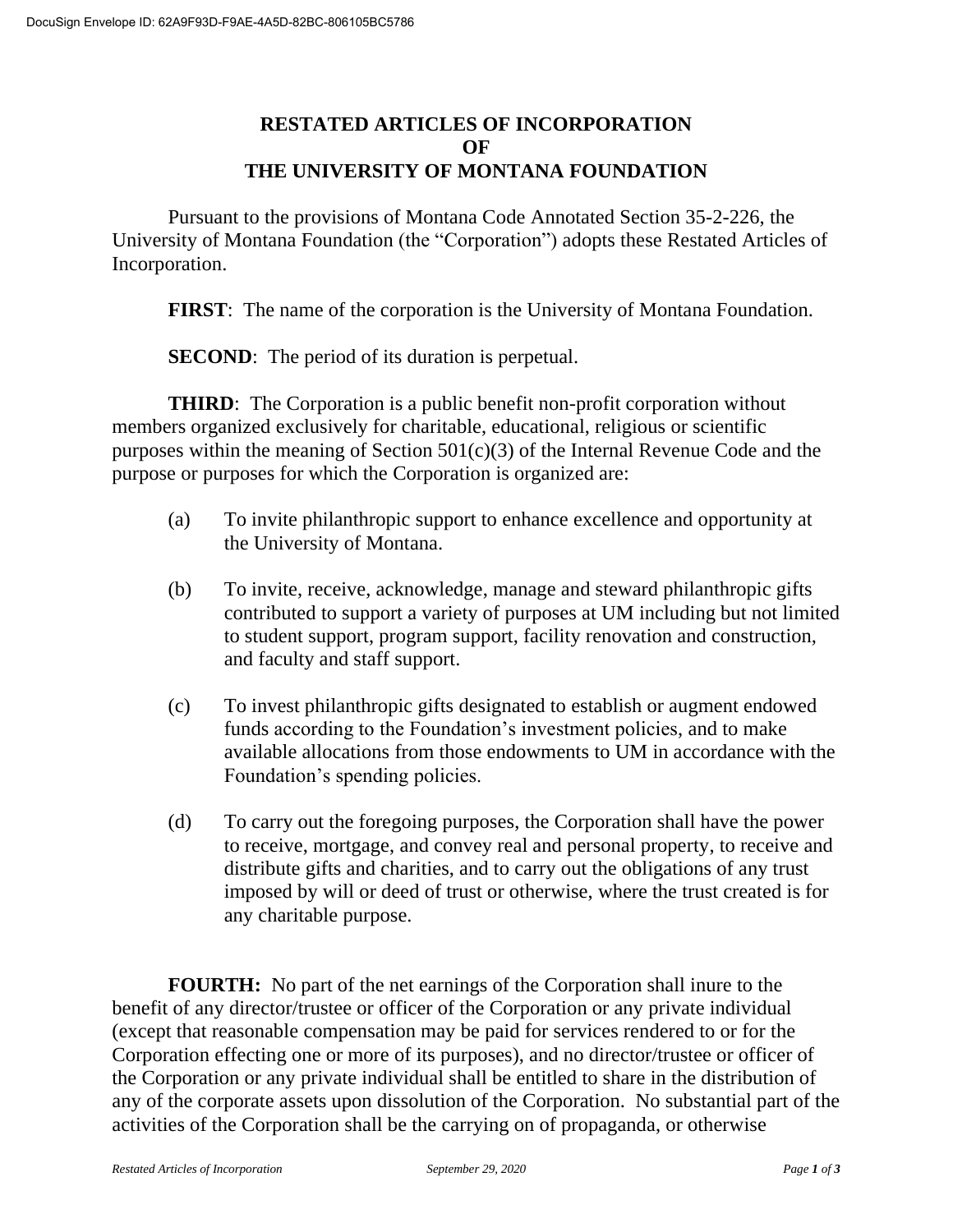attempting to influence legislation, and the Corporation shall not participate in, or intervene in (including the publication or distribution of statements) any political campaign on behalf of any candidate for public office. Notwithstanding any other provision of these Articles, the Corporation shall not conduct or carry on any activities not permitted to be conducted or carried on by (a) an organization exempt under Section  $501(c)(3)$  of the Internal Revenue Code and its Regulations as they now exist or as they may hereafter be amended or (b) a corporation, contributions to which are deductible under Section  $170(c)(2)$  of the Internal Revenue Code of 1986 as it now exists or may hereafter be amended. The income of the Corporation for each taxable year is to be distributed at such time and in such manner as not to subject the Corporation to tax under Section 4942 of the Internal Revenue Code of 1986 (or the corresponding provision of any future United States Internal Revenue Law). The Corporation is prohibited from (i) engaging in any act of self-dealing as defined in Section 4941(d); (ii) retaining any excess business holdings as defined in Section 4943(c); and (iii) making any investments in such manner as to subject the Corporation to tax under Section 4945(d); all said Section references being to the Internal Revenue Code of 1986 (or the corresponding provision of any future United States Internal Revenue Law).

**FIFTH:** Upon dissolution of the Corporation, all assets of Corporation, after all debts and obligations have been satisfied, shall be distributed to some other organization or organizations as the Board of Trustees may designate and which shall be organized and operated exclusively for charitable, educational, religious or scientific purposes and at the time qualify as an exempt organization or organizations under Section  $501(c)(3)$  of the Internal Revenue Code of 1986 as it now exists or may hereafter be amended.

**SIXTH**: No Director/Trustee of the Corporation shall be personally liable to the Corporation for monetary damages for breach of fiduciary duty as a Director/Trustee, except for liability (a) for any breach of the Director's/ Trustee's duty of loyalty to the Corporation, (b) for acts or omissions which involve willful misconduct, recklessness or knowing violation of law, (c) for any transaction from which the Director/Trustee derived any improper personal benefit, or (d) under 35-2-418, 35-2-435, or 35-2-436, MCA.

**SEVENTH:** The address of the registered office of the Corporation is PO Box 7159, Missoula, Montana, 59807, and the name of its registered agent at such address is Cindy Williams.

**EIGHTH**: The number of Directors/Trustees constituting the Board of Trustees of the Corporation shall not be fewer than twenty-one (21), but not more than forty-one (41) as shall be determined by the Board of Trustees from time to time in the manner set forth in the Corporation's Bylaws.